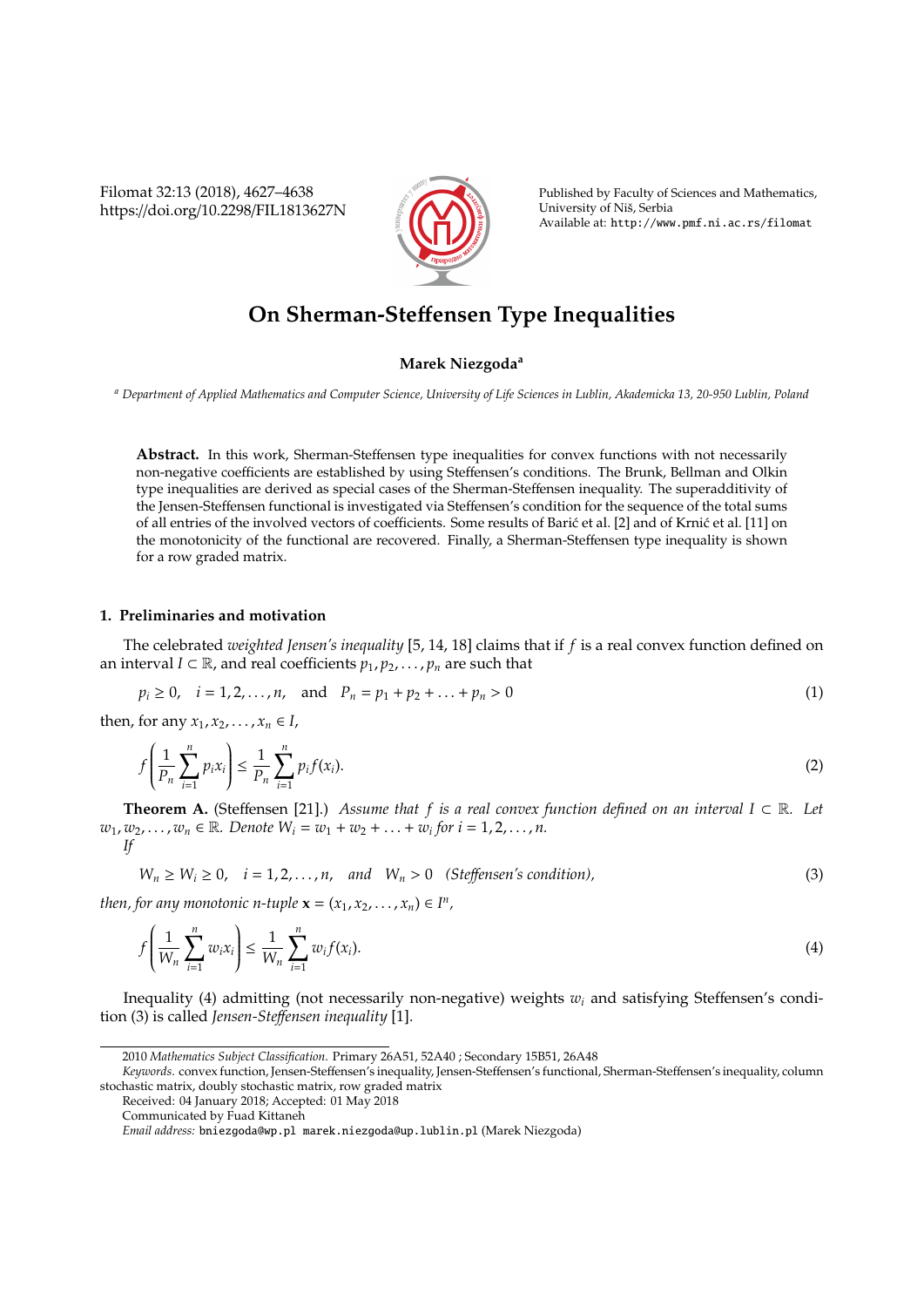**Example 1.1.** Suppose that  $f: I \to \mathbb{R}$  is convex on an interval  $I = [0, x_1]$  with  $f(0) \le 0$ , and  $x_1 \ge x_2 \ge \ldots \ge$  $x_n \geq 0$ .

*Brunk inequality* [6] asserts that for

$$
1 \ge h_1 \ge h_2 \ge \ldots \ge h_n \ge 0,\tag{5}
$$

it holds that

$$
f\left(\sum_{i=1}^{n}(-1)^{i-1}h_{i}x_{i}\right) \leq \sum_{i=1}^{n}(-1)^{i-1}h_{i}f(x_{i}).
$$
\n(6)

A special case of inequality (6) for  $h_1 = h_2 = \ldots = h_n = 1$  is *Bellman's inequality* (see [3, p. 462]).

In fact, by considering the  $(n + 1)$ -vector  $(x_1, ..., x_n, 0)$  and the  $(n + 1)$ -sequence of weights

$$
\left(h_1, -h_2, h_3, -h_4, \ldots, (-1)^{n-1}h_n, 1-\sum_{i=1}^n (-1)^{i-1}h_i\right),\right.
$$

we see from (3) that Steffensen's condition is fulfilled. So, it now follows from inequality (4) in Theorem A that

$$
f\left(\sum_{i=1}^{n}(-1)^{i-1}h_{i}x_{i} + \left(1 - \sum_{i=1}^{n}(-1)^{i-1}h_{i}\right) \cdot 0\right)
$$
  

$$
\leq \sum_{i=1}^{n}(-1)^{i-1}h_{i}f(x_{i}) + \left(1 - \sum_{i=1}^{n}(-1)^{i-1}h_{i}\right)f(0)
$$
  

$$
\leq \sum_{i=1}^{n}(-1)^{i-1}h_{i}f(x_{i}),
$$

since  $f(0) \le 0$  and  $1 - \sum_{n=1}^n$  $\sum_{i=1}^{n} (-1)^{i-1} h_i \ge 0$  (see (5)).

We finish this example by the remark that resignation from the assumption  $f(0) \le 0$  leads to the first above inequality only, which is a result due to Olkin [17].

We return to relevant notation, definitions and theorems.

Let  $f: I \to \mathbb{R}$  be a function on an interval  $I \subset \mathbb{R}$ ,  $\mathbf{x} = (x_1, x_2, \dots, x_n) \in I^n$  and  $\mathbf{p} \in \mathcal{P}_n^0$ , where

$$
\mathcal{P}_n^0 = \{ \mathbf{p} = (p_1, p_2, \dots, p_n) \in \mathbb{R}^n : p_i \ge 0, \ \ P_n > 0 \} \quad \text{with} \quad P_n = \sum_{i=1}^n p_i.
$$

The *Jensen functional* is defined by (see [8])

$$
J(f, \mathbf{x}, \mathbf{p}) = \sum_{i=1}^{n} p_i f(x_i) - P_n f\left(\frac{1}{P_n} \sum_{i=1}^{n} p_i x_i\right).
$$
 (7)

Equivalently,

$$
J(f, \mathbf{x}, \mathbf{p}) = \langle \mathbf{p}, f(\mathbf{x}) \rangle - \langle \mathbf{p}, \mathbf{e} \rangle f\left(\frac{\langle \mathbf{p}, \mathbf{x} \rangle}{\langle \mathbf{p}, \mathbf{e} \rangle}\right),\tag{8}
$$

where  $\langle \cdot, \cdot \rangle$  is the standard inner product on  $\mathbb{R}^n$ ,  $\mathbf{e} = (1, 1, \dots, 1) \in \mathbb{R}^n$ ,  $\mathbf{x} = (x_1, x_2, \dots, x_n) \in I^n$  and  $f(\mathbf{x}) =$  $(f(x_1), f(x_2), \ldots, f(x_n)).$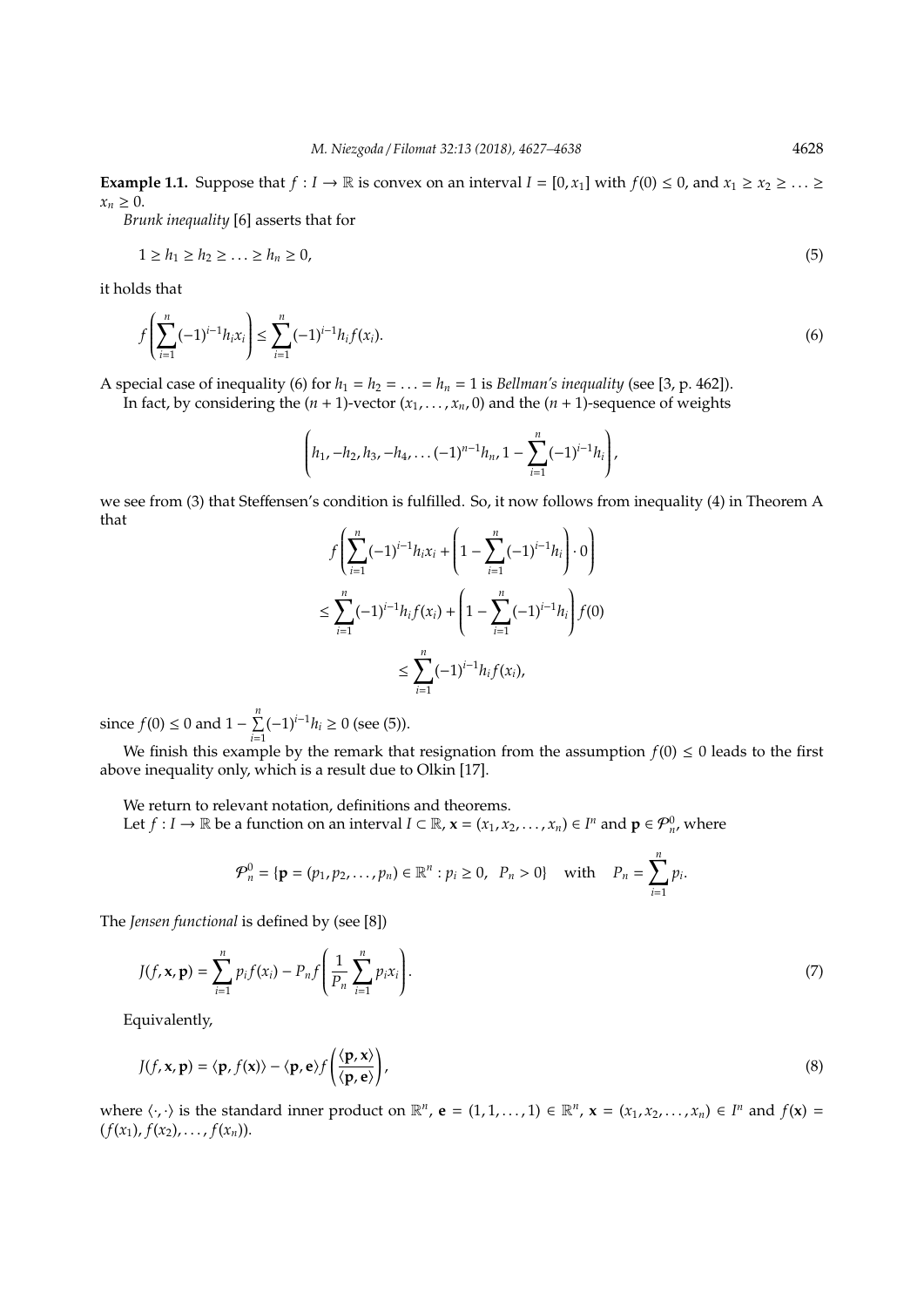By Jensen's inequality,

 $J(f, \mathbf{x}, \mathbf{p}) \geq 0$  for a convex function *f*.

**Theorem B.** [8] If  $f: I \to \mathbb{R}$  is a convex function then the function  $p \to J(f, x, p)$ ,  $p \in \mathcal{P}_n^0$ , is superadditive for *any* **x** ∈ *I n , i.e.,*

$$
J(f, \mathbf{x}, \mathbf{p} + \mathbf{q}) \ge J(f, \mathbf{x}, \mathbf{p}) + J(f, \mathbf{x}, \mathbf{q}) \quad \text{for } \mathbf{p}, \mathbf{q} \in \mathcal{P}_n^0.
$$
 (9)

*In consequence, the function*  $\mathbf{p} \to J(f, \mathbf{x}, \mathbf{p})$ ,  $\mathbf{p} \in \mathcal{P}_n^0$  is monotone for any  $\mathbf{x} \in I^n$ , i.e.,

$$
\mathbf{q} \le \mathbf{p} \quad \text{implies} \quad J(f, \mathbf{x}, \mathbf{q}) \le J(f, \mathbf{x}, \mathbf{p}) \quad \text{for} \quad \mathbf{q}, \mathbf{p} - \mathbf{q} \in \mathcal{P}_n^0. \tag{10}
$$

See [12] for some refinements and converses of the Jensen inequality obtained with the help of Theorem B [8].

We say that a vector  $\mathbf{y} = (y_1, y_2, \dots, y_n) \in \mathbb{R}^n$  is *majorized* by a vector  $\mathbf{x} = (x_1, x_2, \dots, x_n) \in \mathbb{R}^n$ , written as **y**  $\le$  **x**, if

$$
\sum_{i=1}^k y_{[i]} \leq \sum_{i=1}^k x_{[i]}
$$
 for  $k = 1, 2, ..., n$ 

with equality for  $k = n$ , where the symbols  $x_{[i]}$  and  $y_{[i]}$  denote the *i*th largest entry of **x** and **y**, respectively (see [13, p. 8]).

An  $n \times m$  real matrix  $S = (s_{ij})$  is called *column stochastic* if  $s_{ij} \ge 0$  for  $i = 1, 2, ..., n$ ,  $j = 1, 2, ..., m$ , and all column sums of **S** are equal to 1, i.e.,  $\sum_{i=1}^{n} s_{ij} = 1$  for  $j = 1, 2, ..., m$ . If in addition  $m = n$  and the transpose  $S<sup>T</sup> = (s<sub>ji</sub>)$  of  $S = (s<sub>ij</sub>)$  is column stochastic, then S is called *doubly stochastic*.

An important relationship between majorization and double stochasticity is the following (see [13, p. 33]): for  $\mathbf{x}, \mathbf{y} \in \mathbb{R}^n$ ,

$$
y \prec x
$$
 if and only if  $y = xS$  for some doubly stochastic  $n \times n$  matrix S. (11)

The next result is called *Majorization Theorem* (see [13, pp. 92-93]).

**Theorem C.** (Schur [20], Hardy-Littlewood-Polya [9] and Karamata [10].) ´ *Assume that f is a real convex function defined on an interval*  $I \subset \mathbb{R}$ *.* 

*Then, for*  $\mathbf{x} = (x_1, x_2, \dots, x_n) \in I^n$  and  $\mathbf{y} = (y_1, y_2, \dots, y_n) \in I^n$ ,

$$
\mathbf{y} \prec \mathbf{x} \quad implies \quad \sum_{i=1}^{n} f(y_i) \le \sum_{i=1}^{n} f(x_i). \tag{12}
$$

In [15] the author showed Sherman - Steffensen inequality (15) with non-negative coefficients  $b_i$  and with not necessarily non-negative matrix **S**.

**Theorem D.** (Niezgoda [15].) Let  $f : I \to \mathbb{R}$  be a convex function defined on an interval  $I \subset \mathbb{R}$ . Let  $\mathbf{x} = (x_1, x_2, \dots, x_n) \in I^n$ ,  $\mathbf{y} = (y_1, y_2, \dots, y_m) \in I^m$ ,  $\mathbf{a} = (a_1, a_2, \dots, a_n) \in \mathbb{R}^n$  and  $\mathbf{b} = (b_1, b_2, \dots, b_m) \in \mathbb{R}^m$ . Assume *that* **x** *is monotonic.*

*If*

$$
y = xS \quad and \quad a = bST
$$
 (13)

*for some n*  $\times$  *m matrix* **S** = ( $s_{ij}$ ) *such that for each j* = 1, ..., *m*,

$$
0 \le S_{ij} \le S_{nj} = 1 \quad \text{for } i = 1, \dots, n,
$$
\n
$$
(14)
$$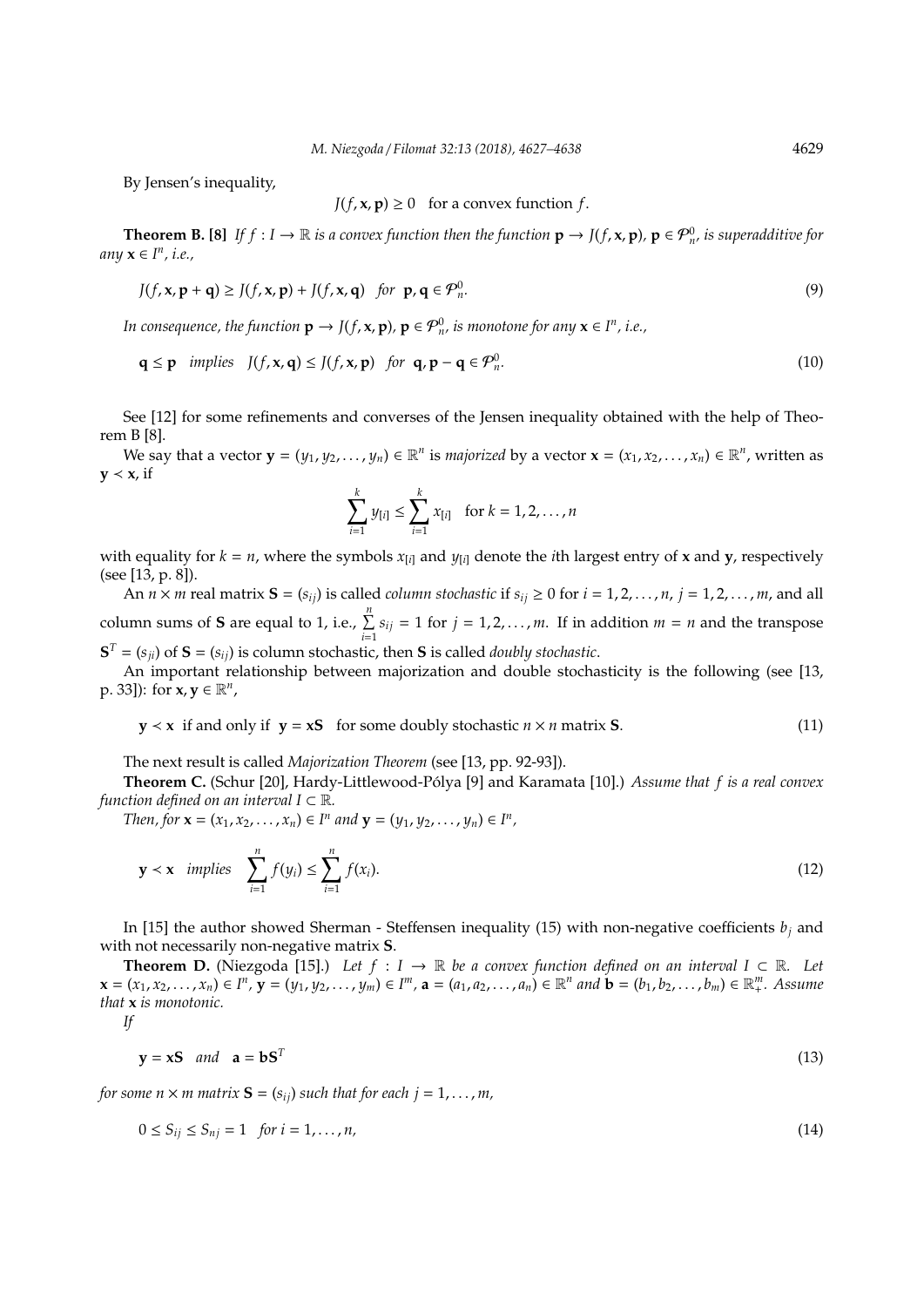where 
$$
S_{ij} = \sum_{k=1}^{i} s_{kj}
$$
, then  

$$
\sum_{j=1}^{m} b_j f(y_j) \le \sum_{i=1}^{n} a_i f(x_i).
$$
 (15)

In the case of non-negative entries of **S** with total sums  $S_{nj} = 1$ ,  $j = 1, \ldots, m$ , condition (14) can be removed and then Theorem D becomes Sherman's Theorem [19].

Some applications of Sherman's Theorem can be found in [4, 7, 15, 16].

**Remark 1.2.** It is not hard to check that Jensen - Steffensen's inequality (4) is a special form of Sherman - Steffensen's inequality (15) with  $m = 1$  and  $b_1 = 1$ .

For **b** =  $(1, 1, \ldots, 1) \in \mathbb{R}^m_+$ , inequality (15) yields

$$
\sum_{j=1}^m f(y_j) \leq \sum_{i=1}^n a_i f(x_i),
$$

where  $a_i = \sum^m$  $\sum_{j=1}^{n} s_{ij}$  is the *i*th row sum of **S**,  $i = 1, \ldots, n$ .

For instance, if  $a_i = \sum_{i=1}^{m} a_i$  $\sum_{j=1}$  *s*<sub>*ij*</sub> = 1 for *i* = 1, . . . , *n*, then *m* = *n* and the last inequality takes the form of HLPK inequality (12).

**Example 1.3.** Suppose that  $f: I \to \mathbb{R}$  is convex on an interval  $I = [0, x_1]$  with  $f(0) \le 0$ , and  $\mathbf{x} = (x_1, x_2, \dots, x_n)$ with  $x_1 \ge x_2 \ge \ldots \ge x_n \ge 0$ , and  $b_1, \ldots, b_m$  are non-negative coefficients. Let

 $\lambda$ 

 $\begin{array}{c} \hline \end{array}$ 

$$
\mathbf{H} = \begin{pmatrix} h_{11} & h_{12} & \cdots & h_{1m} \\ h_{21} & h_{22} & \cdots & h_{2m} \\ \vdots & \vdots & \cdots & \vdots \\ h_{n1} & h_{n2} & \cdots & h_{nm} \end{pmatrix}
$$

be an  $n \times m$  real matrix such that

$$
1 \ge h_{1j} \ge h_{2j} \ge \dots \ge h_{nj} \ge 0 \quad \text{for } j = 1, \dots, m. \tag{16}
$$

Consider the  $(n + 1) \times m$  matrix

$$
\mathbf{S} = \begin{pmatrix} h_{11} & h_{12} & \cdots & h_{1m} \\ -h_{21} & -h_{22} & \cdots & -h_{2m} \\ h_{31} & h_{32} & \cdots & h_{3m} \\ -h_{41} & -h_{42} & \cdots & -h_{4m} \\ \vdots & \vdots & \ddots & \vdots \\ (-1)^{n-1}h_{n1} & (-1)^{n-1}h_{n2} & \cdots & (-1)^{n-1}h_{nm} \\ 1 - \sum_{i=1}^{n}(-1)^{i-1}h_{i1} & 1 - \sum_{i=1}^{n}(-1)^{i-1}h_{i2} & \cdots & 1 - \sum_{i=1}^{n}(-1)^{i-1}h_{im} \end{pmatrix}
$$

It is not hard to verify by (16) that Steffensen's condition (14) is satisfied for each column of **S**.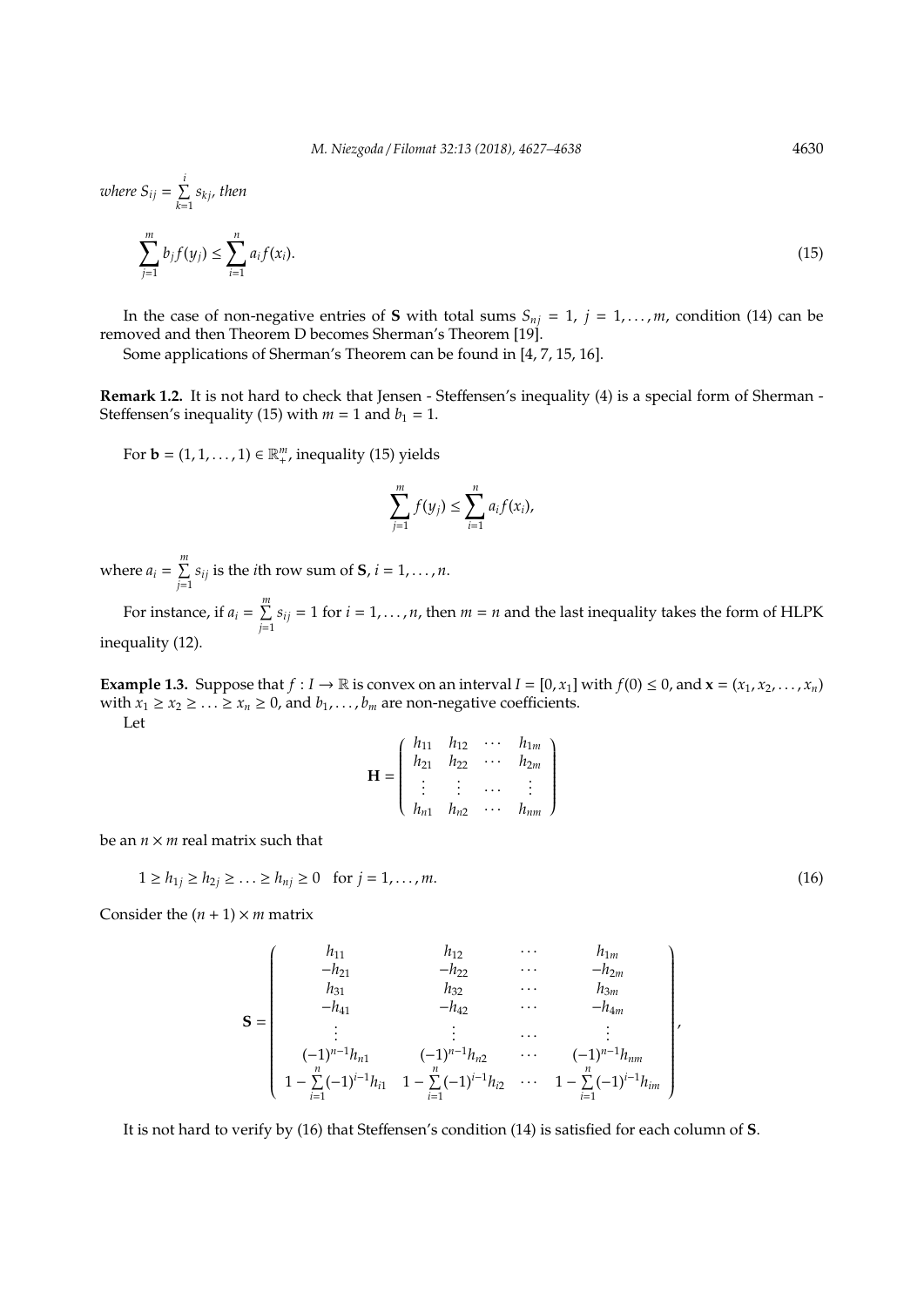It is obvious that

$$
\mathbf{S}^{T} = \begin{pmatrix} h_{11} & -h_{21} & h_{31} & -h_{41} & \cdots & (-1)^{n-1}h_{n1} & 1 - \sum_{i=1}^{n} (-1)^{i-1}h_{i1} \\ h_{12} & -h_{22} & h_{32} & -h_{42} & \cdots & (-1)^{n-1}h_{n2} & 1 - \sum_{i=1}^{n} (-1)^{i-1}h_{i2} \\ \vdots & \vdots & \vdots & \cdots & \vdots & \vdots \\ h_{1m} & -h_{2m} & h_{3m} & -h_{4m} & \cdots & (-1)^{n-1}h_{nm} & 1 - \sum_{i=1}^{n} (-1)^{i-1}h_{im} \end{pmatrix}
$$

It now follows from Theorem D applied to the  $1 \times (n + 1)$  monotonic vector  $(x_1, \ldots, x_n, 0)$  that

$$
\sum_{j=1}^{m} b_j f\left(\sum_{i=1}^{n} (-1)^{i-1} h_{ij} x_i\right)
$$
  

$$
\leq \sum_{i=1}^{n} \sum_{j=1}^{m} b_j (-1)^{i-1} h_{ij} f(x_i) + \sum_{j=1}^{m} b_j \left(1 - \sum_{i=1}^{n} (-1)^{i-1} h_{ij}\right) f(0)
$$
 (17)

with

$$
a_i = \sum_{j=1}^m b_j (-1)^{i-1} h_{ij} \text{ for } i = 1, ..., n, \text{ and } a_{n+1} = \sum_{j=1}^m b_j \left(1 - \sum_{i=1}^n (-1)^{i-1} h_{ij}\right).
$$

Since  $b_j \ge 0$  for  $j = 1, ..., m$ ,  $f(0) \le 0$  and  $1 - \sum_{i=1}^{n}$  $\sum_{i=1}^{n} (-1)^{i-1} h_{ij}$  ≥ 0 (see (5)), we get

$$
\sum_{j=1}^{m} b_j \left( 1 - \sum_{i=1}^{n} (-1)^{i-1} h_{ij} \right) f(0) \leq 0.
$$

Therefore the right hand side of inequality (17) is estimated by upper bound

$$
\sum_{i=1}^n \sum_{j=1}^m b_j(-1)^{i-1} h_{ij} f(x_i).
$$

Thus we obtain a generalization of Brunk inequality (cf. Example 1.1):

$$
\sum_{j=1}^{m} b_j f\left(\sum_{i=1}^{n} (-1)^{i-1} h_{ij} x_i\right) \le \sum_{i=1}^{n} \sum_{j=1}^{m} b_j (-1)^{i-1} h_{ij} f(x_i).
$$
\n(18)

In particular, when **H** is the matrix of ones, that is,  $h_{ij} = 1$  for  $i = 1, ..., n$  and  $j = 1, ..., m$ , then we get a Bellman like inequality:

$$
\sum_{j=1}^{m} b_j f\left(\sum_{i=1}^{n} (-1)^{i-1} x_i\right) \le \sum_{i=1}^{n} \sum_{j=1}^{m} b_j (-1)^{i-1} f(x_i)
$$
\n(19)

with

$$
a_i = \sum_{j=1}^m b_j (-1)^{i-1} \text{ for } i = 1, ..., n.
$$

We also conclude that the resignation from the assumption  $f(0) \le 0$  leads to inequality (17), only, which corresponds to an Olkin's result [17] (see Example 1.1).

.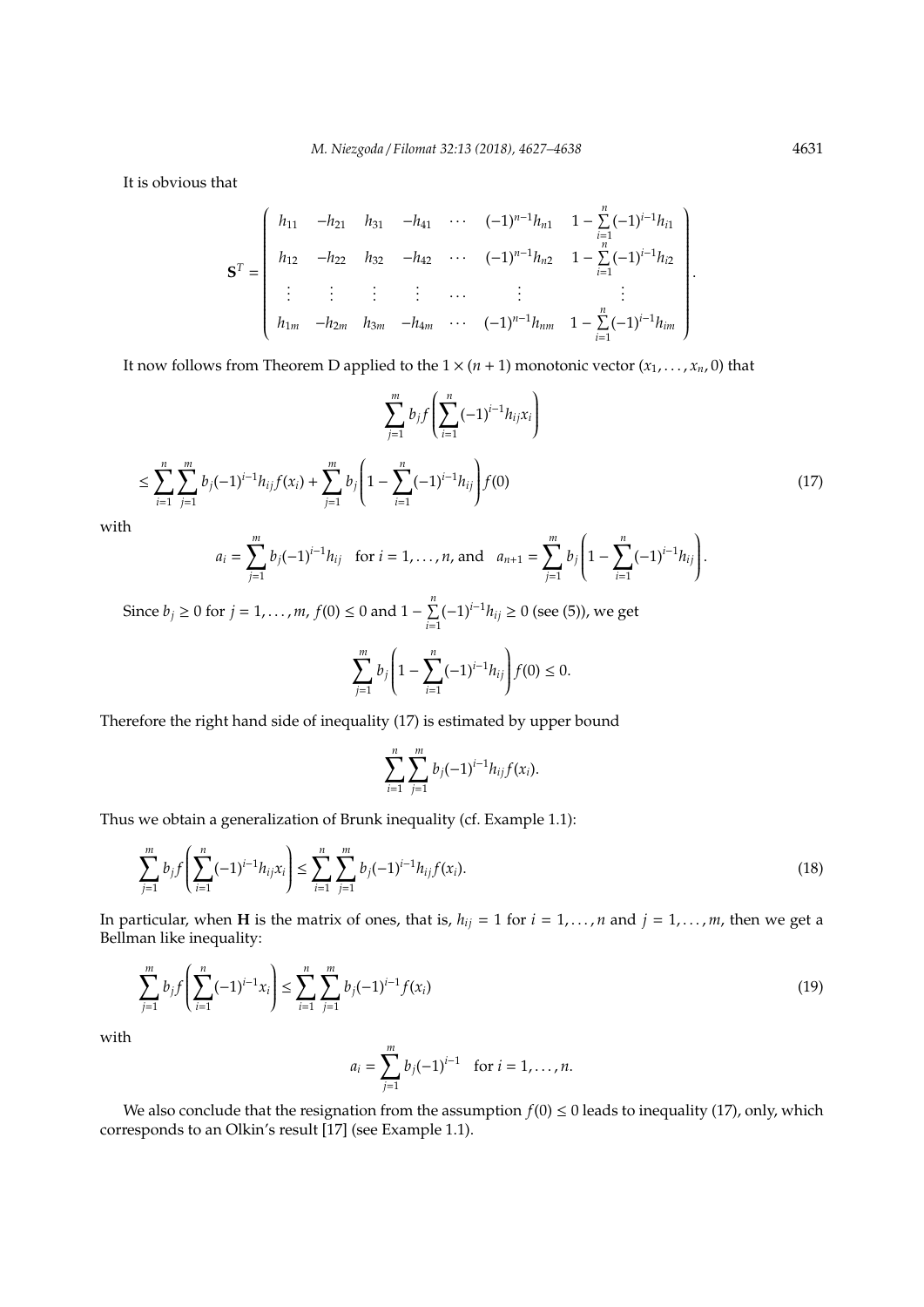Note that one of the main assumptions of Theorem D is the *non-negativity* of the weights *b<sup>j</sup>* . The purpose of the present paper is to extend this theorem to some other classes of weights by employing the above-mentioned Steffensen's condition (3).

The paper is arranged in the folowing way. In Section 1 we collect some needed terminology, definitions and facts. In Example 1.1, Brunk, Olkin and Bellman's inequalities are also presented. In Theorem D we demonstrate a Sherman-Steffensen type inequality with non-negative coefficients *b<sup>j</sup>* , *j* = 1, . . . , *m*. As consequence, we show a multivariate Brunk like inequality (see Example 1.3).

In Section 2 we establish the property of superadditivity of the Jensen-Steffensen functional (see Theorem 2.1). Here the main assumption is Steffensen's condition for some real *l*-tuple prepared by total sums of all entries of the involved coefficient vectors  $\mathbf{p}_1, \mathbf{p}_2, \ldots, \mathbf{p}_l$  in  $\mathbb{R}^n$ . The case  $l = 2$  leads to some resuls due to Barić et al. [2] and to Krnić et al. [11], and gives the monotonicity of the functional (see Corollary 2.4).

In Section 3 we investigate the Sherman-Steffensen type inequality for possibly negative coefficients *bj*s. To do so, we employ the property of monotonicity of the Jensen-Steffensen functional. Again, the basic assumptions in Theorem 3.1 are Steffensen's conditions:

(i) for the last column of the matrix,

(ii) for the pairs of the total sums of entries of any column and of its difference with the next column of the matrix,

(iii) for the difference of any two successive columns of the matrix.

Finally, we also apply  $n \times m$  row graded matrices in order to simplify conditions ensuring the validity of the inequality.

## **2. Superadditivity of the Jensen-Ste**ff**ensen functional**

For a function  $f: I \to \mathbb{R}$  on an interval  $I \subset \mathbb{R}$ ,  $x \in I^n$  and  $p \in \mathbb{R}^n$  with  $P_n = \langle p, e \rangle \neq 0$ , we define the Jensen-Steffensen functional by

$$
J(f, \mathbf{x}, \mathbf{p}) = \langle \mathbf{p}, f(\mathbf{x}) \rangle - \langle \mathbf{p}, \mathbf{e} \rangle f\left(\frac{\langle \mathbf{p}, \mathbf{x} \rangle}{\langle \mathbf{p}, \mathbf{e} \rangle}\right).
$$
 (20)

Here we *do not assume* that **p** is non-negative *n*-tuple.

We begin this section with a complement to Theorem B, which also extends a result of Krnić et al. [11, Theorem 2.1]. A consequence of Theorem 2.1 is Corollary 2.4 that will be used in the proofs of Theorems 3.1- 3.2.

**Theorem 2.1.** Let  $f: I \to \mathbb{R}$  be a convex function on an interval  $I \subset \mathbb{R}$ . Let  $e = (1, 1, ..., 1) \in \mathbb{R}^n$  and  $\mathbf{p}_1, \mathbf{p}_2, \ldots, \mathbf{p}_l \in \mathbb{R}^n$  be such that  $\langle \mathbf{p}_j, \mathbf{e} \rangle \neq 0$  for  $j = 1, \ldots, l$ , and

$$
\sum_{j=1}^{l} \langle \mathbf{p}_j, \mathbf{e} \rangle > 0 \quad and \quad \sum_{j=1}^{l} \langle \mathbf{p}_j, \mathbf{e} \rangle \ge \sum_{j=1}^{i} \langle \mathbf{p}_j, \mathbf{e} \rangle \ge 0 \quad \text{for } i = 1, \dots, l. \tag{21}
$$

*Then for any monotonic n-tuple*  $\mathbf{x} \in \mathbf{I}^n$ ,

$$
\langle \sum_{i=1}^{l} \mathbf{p}_{i}, \mathbf{e} \rangle f \left( \frac{\langle \sum_{i=1}^{l} \mathbf{p}_{i}, \mathbf{x} \rangle}{\langle \sum_{i=1}^{l} \mathbf{p}_{i}, \mathbf{e} \rangle} \right) \leq \sum_{i=1}^{l} \langle \mathbf{p}_{i}, \mathbf{e} \rangle f \left( \frac{\langle \mathbf{p}_{i}, \mathbf{x} \rangle}{\langle \mathbf{p}_{i}, \mathbf{e} \rangle} \right).
$$
\n(22)

*Moreover, the Jensen-Ste*ff*ensen functional, under Ste*ff*ensen's condition (21), is superadditive, i.e., (22) takes the equivalent form*

$$
J\left(f, \mathbf{x}, \sum_{i=1}^{l} \mathbf{p}_i\right) \ge \sum_{i=1}^{l} J(f, \mathbf{x}, \mathbf{p}_i).
$$
\n(23)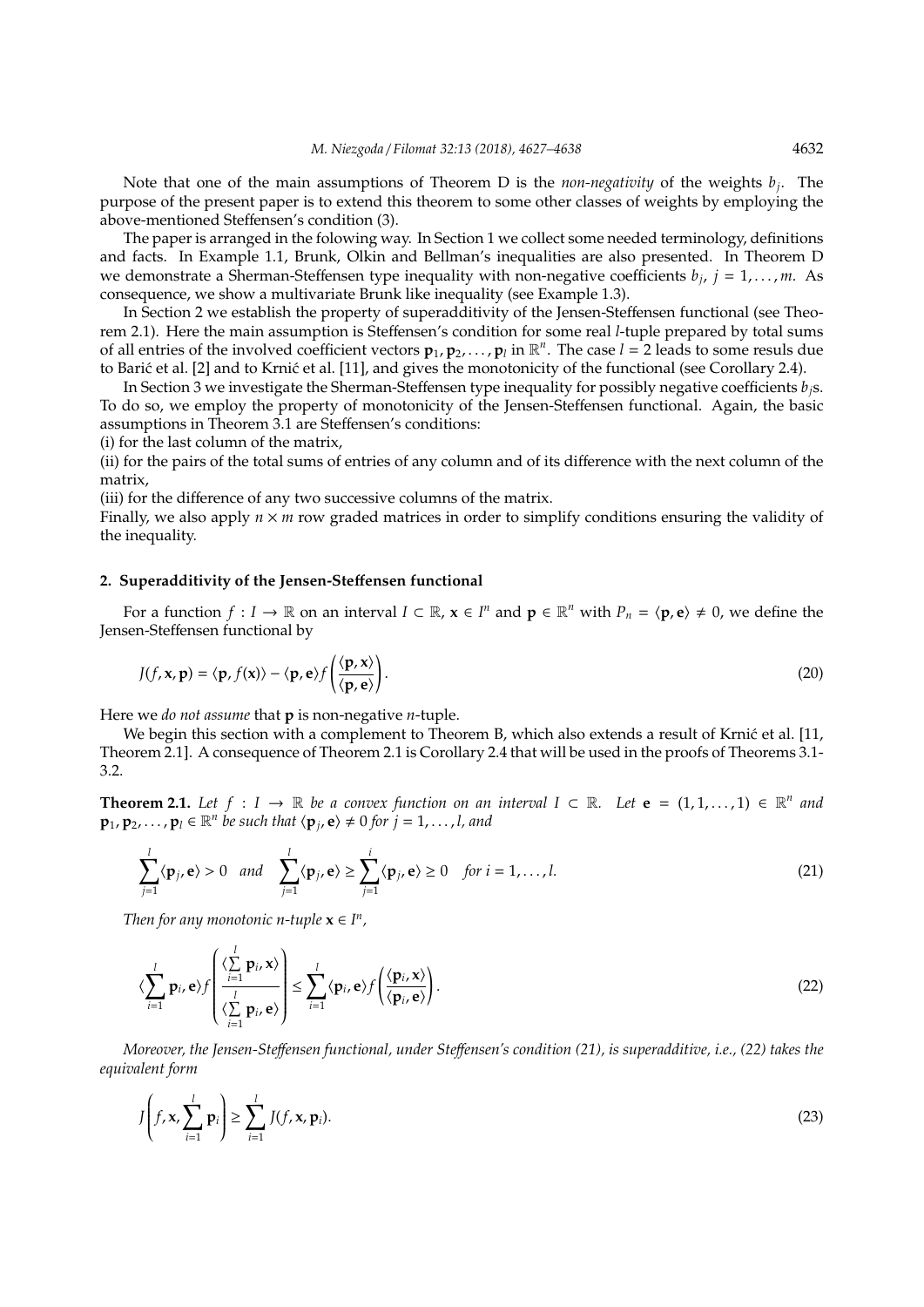**Proof**. The following identity holds

$$
\frac{\langle \sum_{i=1}^{l} \mathbf{p}_{i}, \mathbf{x} \rangle}{\langle \sum_{i=1}^{l} \mathbf{p}_{i}, \mathbf{e} \rangle} = \sum_{i=1}^{l} w_{i} \frac{\langle \mathbf{p}_{i}, \mathbf{x} \rangle}{\langle \mathbf{p}_{i}, \mathbf{e} \rangle},
$$
(24)

where

$$
w_i = \frac{\langle \mathbf{p}_i, \mathbf{e} \rangle}{\sum_{j=1}^l \langle \mathbf{p}_j, \mathbf{e} \rangle} \quad \text{for } i = 1, \dots, l. \tag{25}
$$

Since  $f: I \to \mathbb{R}$  is convex on *I*, and  $1 = W_l \ge W_i \ge 0$  for  $i = 1, ..., l$  (see (21)), where

$$
W_i = \sum_{j=1}^i w_j = \sum_{j=1}^i \frac{\langle \mathbf{p}_j, \mathbf{e} \rangle}{\sum_{j=1}^l \langle \mathbf{p}_j, \mathbf{e} \rangle} \quad \text{for } i = 1, \dots, l,
$$

by Jensen-Steffensen's inequality (see Theorem A) one has

$$
f\left(\frac{\langle \sum_{i=1}^{l} \mathbf{p}_{i}, \mathbf{x} \rangle}{\langle \sum_{i=1}^{l} \mathbf{p}_{i}, \mathbf{e} \rangle}\right) = f\left(\sum_{i=1}^{l} w_{i} \frac{\langle \mathbf{p}_{i}, \mathbf{x} \rangle}{\langle \mathbf{p}_{i}, \mathbf{e} \rangle}\right) \le \sum_{i=1}^{l} w_{i} f\left(\frac{\langle \mathbf{p}_{i}, \mathbf{x} \rangle}{\langle \mathbf{p}_{i}, \mathbf{e} \rangle}\right)
$$

$$
= \sum_{i=1}^{l} \frac{\langle \mathbf{p}_{i}, \mathbf{e} \rangle}{\sum_{j=1}^{l} \langle \mathbf{p}_{j}, \mathbf{e} \rangle} f\left(\frac{\langle \mathbf{p}_{i}, \mathbf{x} \rangle}{\langle \mathbf{p}_{i}, \mathbf{e} \rangle}\right) = \frac{1}{\sum_{j=1}^{l} \langle \mathbf{p}_{j}, \mathbf{e} \rangle} \sum_{i=1}^{l} \langle \mathbf{p}_{i}, \mathbf{e} \rangle f\left(\frac{\langle \mathbf{p}_{i}, \mathbf{x} \rangle}{\langle \mathbf{p}_{i}, \mathbf{e} \rangle}\right).
$$
(26)

Now, it is not hard to see that (26) implies (22).

By using the notation (20) for the Jensen-Steffensen functional, we have

$$
\sum_{i=1}^{l} J(f, \mathbf{x}, \mathbf{p}_i) = \sum_{i=1}^{l} \langle \mathbf{p}_i, f(\mathbf{x}) \rangle - \sum_{i=1}^{l} \langle \mathbf{p}_i, \mathbf{e} \rangle f\left(\frac{\langle \mathbf{p}_i, \mathbf{x} \rangle}{\langle \mathbf{p}_i, \mathbf{e} \rangle}\right)
$$

and

$$
J\left(f, \mathbf{x}, \sum_{i=1}^{l} \mathbf{p}_{i}\right) = \langle \sum_{i=1}^{l} \mathbf{p}_{i}, f(\mathbf{x}) \rangle - \langle \sum_{i=1}^{l} \mathbf{p}_{i}, \mathbf{e} \rangle f\left(\frac{\langle \sum_{i=1}^{l} \mathbf{p}_{i}, \mathbf{x} \rangle}{\langle \sum_{i=1}^{l} \mathbf{p}_{i}, \mathbf{e} \rangle}\right).
$$

Therefore (22) can be restated as

$$
J\left(f, \mathbf{x}, \sum_{i=1}^{l} \mathbf{p}_i\right) \geq \sum_{i=1}^{l} J(f, \mathbf{x}, \mathbf{p}_i),
$$

as claimed.

**Remark 2.2.** In context of Theorem 2.1, if the coefficient vectors  $\mathbf{p}_1, \mathbf{p}_2, \ldots, \mathbf{p}_l \in \mathbb{R}^n$  have non-negative entries with positive sums, then the requirement (21) holds valid. Thus Theorem 2.1 is a generalization of Theorem B.

 $\blacksquare$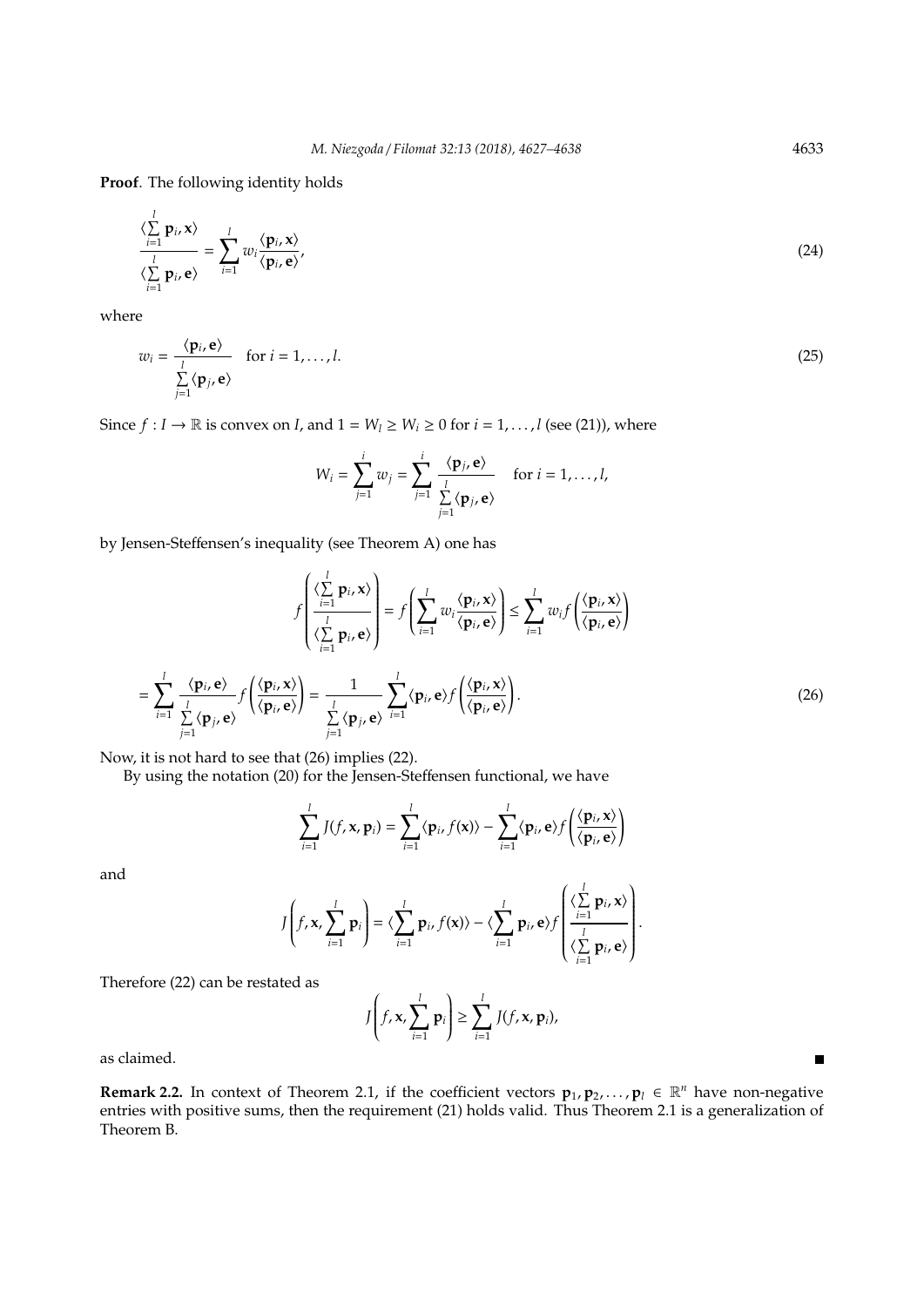**Remark 2.3.** Observe that the requirement (21) can be viewed as the Steffensen's condition related to the *l*-tuple

$$
(\langle p_1,e\rangle,\langle p_2,e\rangle,\ldots,\langle p_l,e\rangle).
$$

The next discussion concerns the monotonicity property (30) of the Jensen-Steffensen functional **p** → *J*(*f*, **x**, **p**). To this end, a sufficient condition is (27), which relaxes the standard requirement  $p \ge q$  with  $\langle \mathbf{p}, \mathbf{e} \rangle > 0$ ,  $\langle \mathbf{q}, \mathbf{e} \rangle > 0$  and  $p_i, q_i \ge 0$  (cf. [2, 11]).

**Corollary 2.4 (Cf. Barić et al. [2], Krnić et al. [11, Theorem 2.1]).** *Let*  $f: I \to \mathbb{R}$  *be a convex function on an interval*  $I \subset \mathbb{R}$ *. Let*  $e = (1, 1, \ldots, 1) \in \mathbb{R}^n$  and  $p, q \in \mathbb{R}^n$  be such that

$$
P_n = \langle \mathbf{p}, \mathbf{e} \rangle > 0, \quad Q_n = \langle \mathbf{q}, \mathbf{e} \rangle > 0 \quad \text{and} \quad P_n - Q_n = \langle \mathbf{p} - \mathbf{q}, \mathbf{e} \rangle > 0. \tag{27}
$$

*Then for any monotonic n-tuple*  $\mathbf{x} \in \Gamma^n$ ,

$$
J(f, \mathbf{x}, \mathbf{p}) \ge J(f, \mathbf{x}, \mathbf{p} - \mathbf{q}) + J(f, \mathbf{x}, \mathbf{q}).
$$
\n(28)

*If in addition the entries of* **p** − **q** *fulfill the Ste*ff*ensen's condition, that is,*

$$
P_n - Q_n > 0 \quad and \quad P_n - Q_n \ge P_i - Q_i \ge 0 \quad \text{for } i = 1, ..., n,
$$
\n(29)

*then for any monotonic n-tuple*  $\mathbf{x} \in I^n$ ,

$$
J(f, \mathbf{x}, \mathbf{p}) \ge J(f, \mathbf{x}, \mathbf{q}).
$$
\n(30)

**Proof**. We denote

$$
p_1 = p - q \quad \text{and} \quad p_2 = q.
$$

Then via (27) we have

$$
\langle \mathbf{p}_1 + \mathbf{p}_2, \mathbf{e} \rangle > 0
$$
 and  $\langle \mathbf{p}_1 + \mathbf{p}_2, \mathbf{e} \rangle \ge \langle \mathbf{p}_1, \mathbf{e} \rangle \ge 0$ .

It now follows from Theorem 2.1 for *l* = 2 that

$$
J(f, x, p_1 + p_2) \ge J(f, x, p_1) + J(f, x, p_2),
$$
\n(31)

i.e.,

$$
J(f, \mathbf{x}, \mathbf{p}) \ge J(f, \mathbf{x}, \mathbf{p} - \mathbf{q}) + J(f, \mathbf{x}, \mathbf{q}),
$$

as was to be proved.

Assume in addition that (29) holds, that is, the entries of  $\mathbf{p}_1 = \mathbf{p} - \mathbf{q}$  fulfill the Steffensen's condition. Then we get  $J(f, x, p_1) \ge 0$  (see Theorem A). For this reason, (31) gives

$$
J(f, \mathbf{x}, \mathbf{p}_1 + \mathbf{p}_2) \geq J(f, \mathbf{x}, \mathbf{p}_2).
$$

In other words,

$$
J(f, \mathbf{x}, \mathbf{p}) \ge J(f, \mathbf{x}, \mathbf{q}),
$$

completing the proof.

**Remark 2.5.** Likewise in Remark 2.3, the restriction (27) is the Steffensen's condition related to the pair  $(\langle p - q, e \rangle, \langle q, e \rangle).$ 

 $\blacksquare$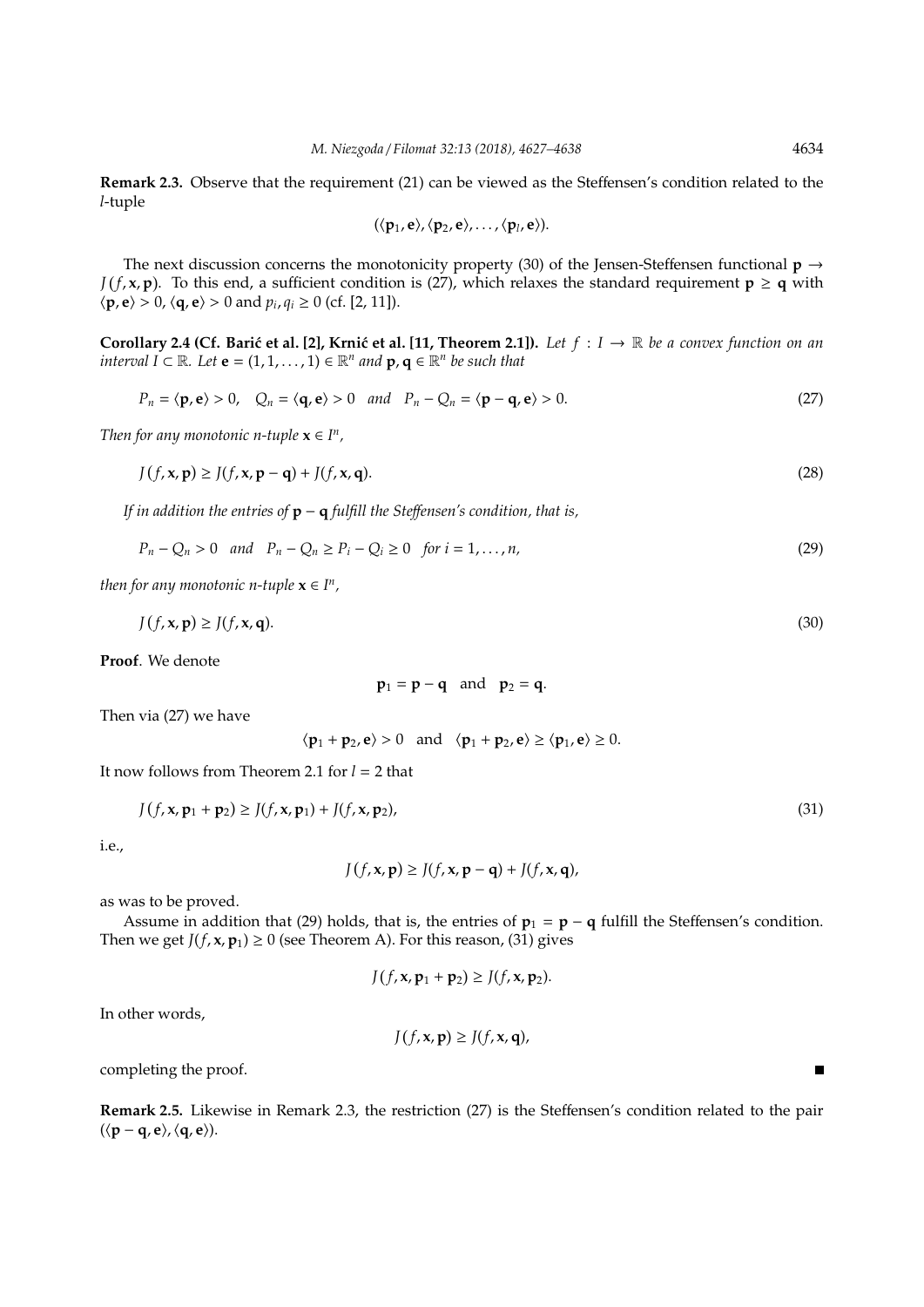#### **3. Sherman - Steffensen like inequalities with possibly negative coefficients**  $b_i$

We now give another result of Sherman-Steffensen type, where the non-negativity of the coefficients *b<sup>i</sup>* is relaxed at the expense of restricting the matrix **G**.

For an  $n \times m$  matrix  $\mathbf{G} = (g_{ij})$  we denote the *i*th sum of the *j*th column by  $G_{ij} = \sum_{i=1}^{i} d_{ij}$  $\sum_{k=1} g_{kj}$  for  $i = 1, 2, ..., n$ ,

 $j = 1, 2, \ldots, m$ . The *j*th column sum of **G** is denoted by  $G_{nj} = \sum_{i=1}^{n}$  $\sum_{k=1} g_{kj}$ . The symbol  $\mathbf{g}_j$  stands for the *j*th column of **G** for  $j = 1, 2, ..., m$ .

**Theorem 3.1.** Let  $f: I \to \mathbb{R}$  be a convex function on an interval  $I \subset \mathbb{R}$ . Let  $\mathbf{x} = (x_1, x_2, \dots, x_n) \in I^n$ ,  $\mathbf{y} =$  $(y_1, y_2,..., y_m) \in I^m$ ,  $\mathbf{a} = (a_1, a_2,..., a_n) \in \mathbb{R}^n$  and  $\mathbf{b} = (b_1, b_2,..., b_m) \in \mathbb{R}^m$ . Denote  $B_j = b_1 + b_2 + ... + b_j$  for *j* = 1, 2, . . . , *m.*

$$
If
$$

 $B_j \geq 0, \quad j = 1, 2, \dots, m,$  (32)

**x** *is monotonic,* (33)

*and*

$$
y = xG \quad and \quad a = bGT
$$
 (34)

*for some n*  $\times$  *m matrix*  $\mathbf{G} = (g_{ij})$  *satisfying* 

$$
G_{nm} > 0 \quad and \quad G_{nm} \ge G_{im} \ge 0, \quad i = 1, \dots, n,
$$
\n
$$
(35)
$$

$$
G_{nj} > 0 \quad and \quad G_{n,j+1} > 0, \quad j = 1, ..., m-1,
$$
\n(36)

$$
G_{nj} - G_{n,j+1} > 0 \quad and \quad G_{nj} - G_{n,j+1} \ge G_{ij} - G_{i,j+1} \ge 0, \quad i = 1, ..., n, \ j = 1, ..., m-1,
$$
 (37)

*then*

$$
\sum_{j=1}^{m} b_j G_{nj} f\left(\frac{y_j}{G_{nj}}\right) \le \sum_{i=1}^{n} a_i f(x_i). \tag{38}
$$

**Proof**. Remind that the Jensen-Steffensen functional corresponding to the *j*th column **g***<sup>j</sup>* of **G** is given by

$$
J(f, \mathbf{x}, \mathbf{g}_j) = \sum_{i=1}^n g_{ij} f(x_i) - G_{nj} f\left(\frac{1}{G_{nj}} \sum_{i=1}^n g_{ij} x_i\right) \text{ for } j = 1, 2, ..., m.
$$
 (39)

We shall prove with the aid of condition (32) that

$$
\sum_{j=1}^{m} b_j J(f, \mathbf{x}, \mathbf{g}_j) \ge 0. \tag{40}
$$

To see this we invoke to Abel's identity

$$
\sum_{j=1}^{m} b_j J(f, \mathbf{x}, \mathbf{g}_j) = \sum_{j=1}^{m-1} \left( J(f, \mathbf{x}, \mathbf{g}_j) - J(f, \mathbf{x}, \mathbf{g}_{j+1}) \right) B_j + J(f, \mathbf{x}, \mathbf{g}_m) B_m.
$$
\n(41)

By using (35) and Jensen-Steffensen's inequality (see Theorem A), we obtain

$$
G_{nm}f\left(\sum_{i=1}^n \frac{g_{im}}{G_{nm}}x_i\right)\leq \sum_{i=1}^n g_{im}f(x_i).
$$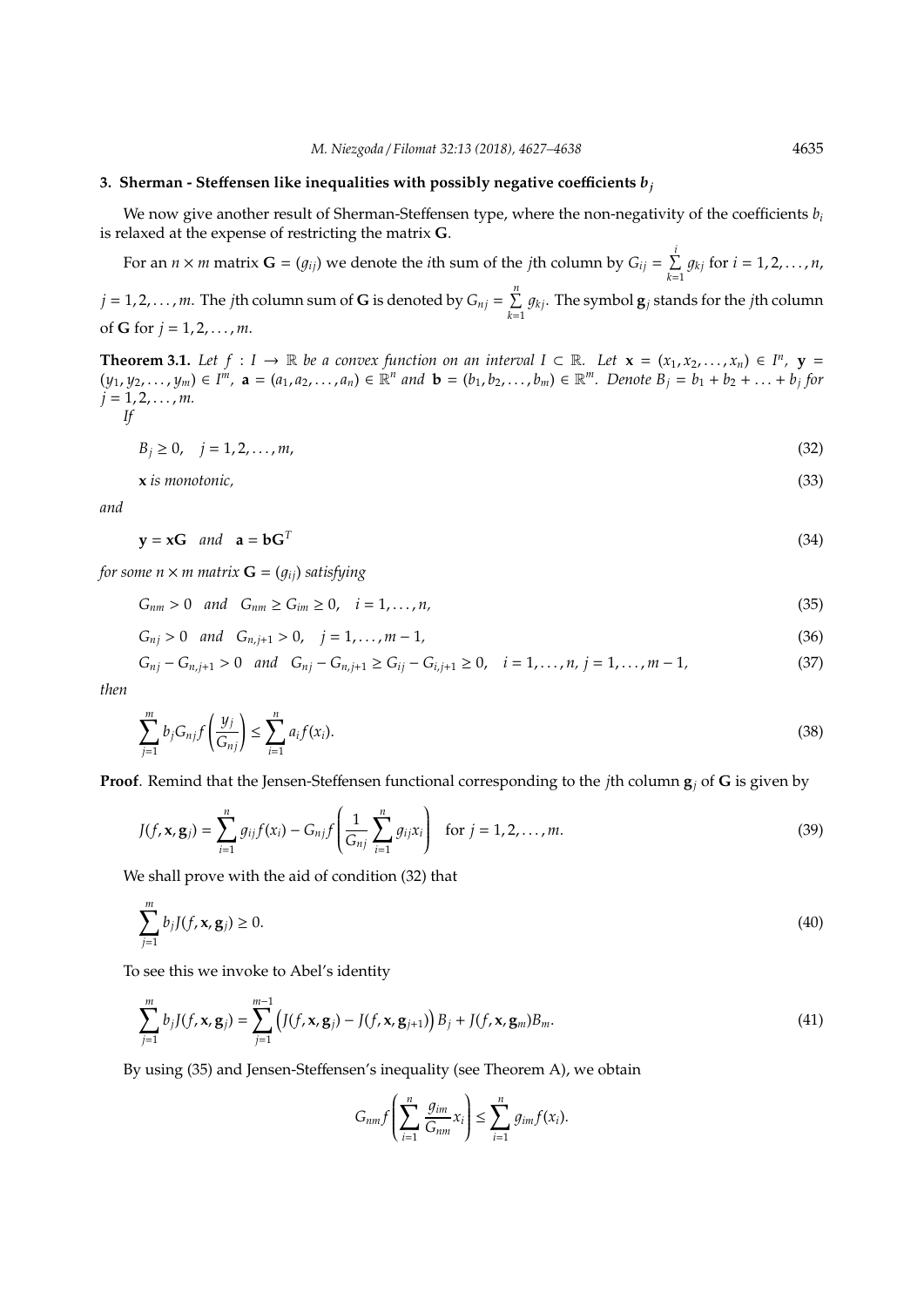In other words, we have

$$
J(f, \mathbf{x}, \mathbf{g}_m) \ge 0. \tag{42}
$$

Furthermore, by (32) and (42) we have

$$
J(f, \mathbf{x}, \mathbf{g}_m)B_m \ge 0. \tag{43}
$$

By (36)-(37) we have

$$
G_{nj} > 0, \quad G_{n,j+1} > 0 \quad \text{and} \quad G_{nj} - G_{n,j+1} > 0, \quad j = 1, ..., m-1. \tag{44}
$$

In light of (37), (44) and Corollary 2.4 applied to  $\mathbf{g}_i$  and  $\mathbf{g}_{j+1}$ , we see that

$$
J(f, \mathbf{x}, \mathbf{g}_j) \ge J(f, \mathbf{x}, \mathbf{g}_{j+1}) \quad \text{for } j = 1, 2, ..., m - 1.
$$
 (45)

By combining (32), (41), (43) and (45), we deduce that (40) is satisfied, as claimed.

We now deduce from (39) and (40) that

$$
\sum_{j=1}^{m} b_j G_{nj} f\left(\frac{1}{G_{nj}} \sum_{i=1}^{n} g_{ij} x_i\right) \le \sum_{j=1}^{m} b_j \sum_{i=1}^{n} g_{ij} f(x_i) = \sum_{i=1}^{n} \sum_{j=1}^{m} b_j g_{ij} f(x_i).
$$
\n(46)

It follows from the first equality of (34) that  $(y_1, y_2, \ldots, y_m) = (x_1, x_2, \ldots, x_n)$ **G**. That is,  $y_j = \sum_{i=1}^n y_i$  $\sum_{i=1}$   $g_{ij}x_i$  $j = 1, 2, \ldots, m$ . The second equality of (34) gives  $a_i = \sum_{i=1}^{m} a_i$  $\sum\limits_{j=1}^{\infty}b_jg_{ij}$ ,  $i=1,2,\ldots,n$ . So, we find from (46) that

$$
\sum_{j=1}^m b_j G_{nj} f\left(\frac{y_j}{G_{nj}}\right) \leq \sum_{i=1}^n a_i f(x_i),
$$

which completes the proof of inequality (38).

We now discuss some simplifications of the assumptions in Theorem 3.1.

**Theorem 3.2.** *Under the assumptions of Theorem 3.1 with the condition (37) replaced by*

$$
G_{nj} - G_{n,j+1} > 0, \quad j = 1, \dots, m-1,\tag{47}
$$

*then*

$$
\sum_{j=1}^{m-1} B_j J(f, \mathbf{x}, \mathbf{g}_j - \mathbf{g}_{j+1}) + \sum_{j=1}^{m} b_j G_{nj} f\left(\frac{y_j}{G_{nj}}\right) \le \sum_{i=1}^{n} a_i f(x_i).
$$
\n(48)

**Proof**. We proceed as in the proof of Theorem 3.1. We apply the Abel's identity

$$
\sum_{j=1}^{m} b_j J(f, \mathbf{x}, \mathbf{g}_j) = \sum_{j=1}^{m-1} \left( J(f, \mathbf{x}, \mathbf{g}_j) - J(f, \mathbf{x}, \mathbf{g}_{j+1}) \right) B_j + J(f, \mathbf{x}, \mathbf{g}_m) B_m.
$$
\n(49)

By virtue of (35) and of Jensen-Steffensen inequality (see Theorem A), we obtain

$$
J(f, \mathbf{x}, \mathbf{g}_m) = \sum_{i=1}^n g_{im} f(x_i) - G_{nm} f\left(\frac{1}{G_{nm}} \sum_{i=1}^n g_{im} x_i\right) \ge 0.
$$
 (50)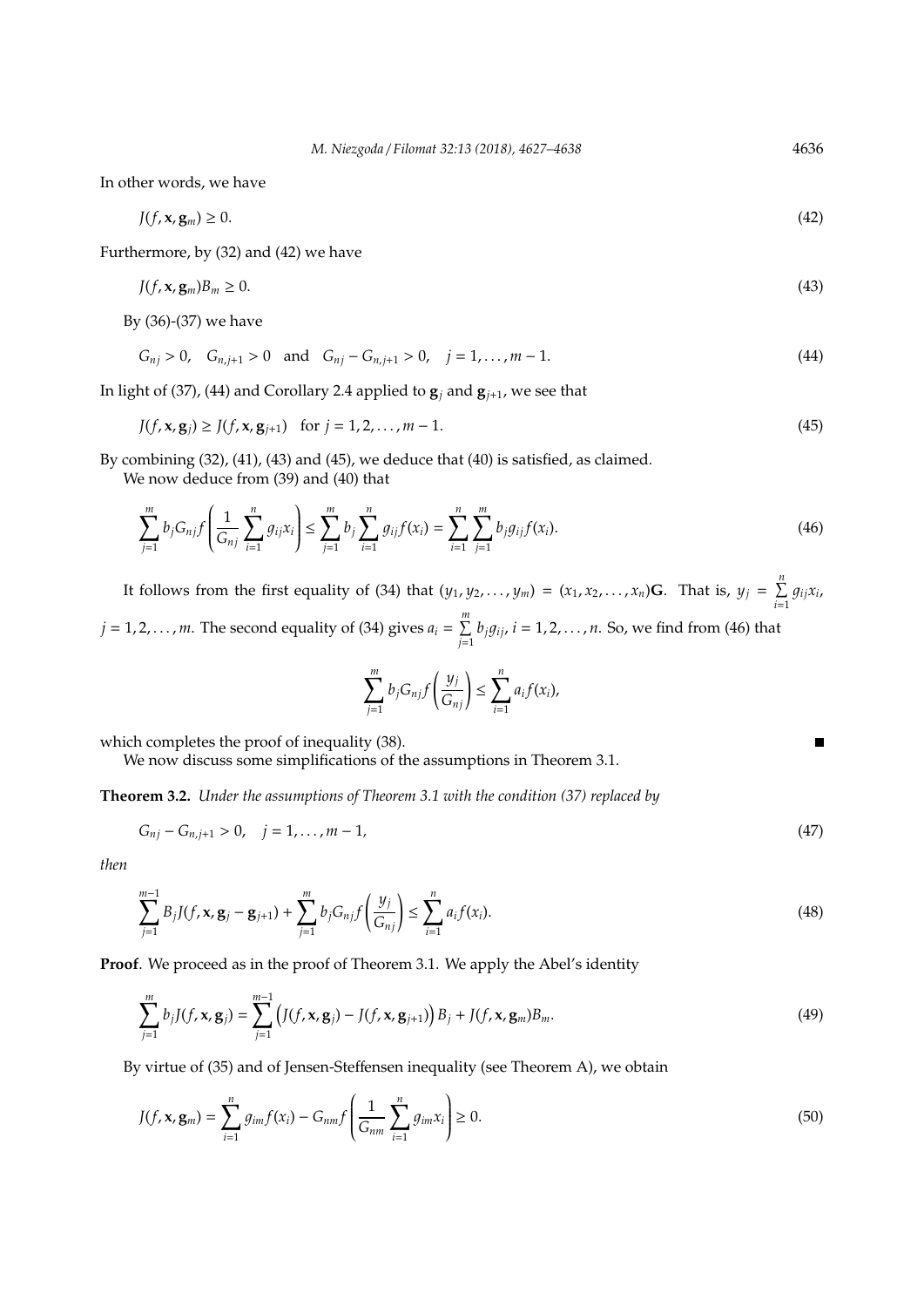By (32) and (50),

$$
J(f, \mathbf{x}, \mathbf{g}_m)B_m \ge 0. \tag{51}
$$

From (35) and (47) we have

 $G_{nj} > 0$ ,  $G_{n,j+1} > 0$  and  $G_{nj} - G_{n,j+1} > 0$ ,  $j = 1, ..., m-1$ . (52)

It now follows from (52) and Corollary 2.4 that

$$
J(f, \mathbf{x}, \mathbf{g}_j) \ge J(f, \mathbf{x}, \mathbf{g}_{j+1}) + J(f, \mathbf{x}, \mathbf{g}_j - \mathbf{g}_{j+1}) \quad \text{for } j = 1, 2, ..., m-1.
$$
 (53)

By making use of (32), (49), (51) and (53) we infer that

$$
\sum_{j=1}^{m} b_j J(f, \mathbf{x}, \mathbf{g}_j) \ge \sum_{j=1}^{m-1} \left( J(f, \mathbf{x}, \mathbf{g}_j) - J(f, \mathbf{x}, \mathbf{g}_{j+1}) \right) B_j \ge \sum_{j=1}^{m-1} J(f, \mathbf{x}, \mathbf{g}_j - \mathbf{g}_{j+1}) B_j.
$$
(54)

Therefore,

$$
\sum_{j=1}^{m-1} J(f, \mathbf{x}, \mathbf{g}_j - \mathbf{g}_{j+1}) B_j + \sum_{j=1}^{m} b_j G_{nj} f\left(\frac{1}{G_{nj}} \sum_{i=1}^n g_{ij} x_i\right)
$$
  

$$
\leq \sum_{j=1}^{m} b_j \sum_{i=1}^n g_{ij} f(x_i) = \sum_{i=1}^{n} \sum_{j=1}^m b_j g_{ij} f(x_i).
$$
 (55)

Moreover, by (34) we have  $y_j = \sum^n_j$  $\sum_{i=1}^{n} g_{ij}x_i$ ,  $j = 1, ..., m$ , and  $a_i = \sum_{j=1}^{m} a_j$  $\sum_{j=1}^{n} b_j g_{ij}$ ,  $i = 1, ..., n$ . Finally, from (55) we get

$$
\sum_{j=1}^{m-1} J(f, \mathbf{x}, \mathbf{g}_j - \mathbf{g}_{j+1}) B_j + \sum_{j=1}^m b_j G_{nj} f\left(\frac{y_j}{G_{nj}}\right) \le \sum_{i=1}^n a_i f(x_i),
$$

completing the proof of (48).

**Remark 3.3.** Under the full condition (37), the Jensen-Steffensen functionals

$$
J(f, \mathbf{x}, \mathbf{g}_j - \mathbf{g}_{j+1}), \quad j = 1, ..., m-1
$$

are non-negative (see Theorem A). Then (48) in Theorem 3.2 is a refinement of inequality (38) in Theorem 3.1. Conversely, with (47) in place of (37), the Jensen-Steffensen functionals can be negative in (48).

To give further simplifications of Theorem 3.2, we introduce row graded matrices, as follows. A real  $n \times m$  matrix  $\mathbf{G} = (g_{ij})$  is said to be *row graded* if

$$
g_{ij} \ge g_{i,j+1} \quad \text{for } i = 1, 2, \dots, n, \ j = 1, 2, \dots, m - 1. \tag{56}
$$

For a row graded matrix  $G = (g_{ij})$ , the vector  $g_j - g_{j+1}$  for  $j = 1, ..., m-1$ , has non-negative entries. As a result, condition (47) implies (37), so the Jensen-Steffensen functional *J*(*f*, **x**, **g***<sup>j</sup>* − **g***<sup>j</sup>*+1) ≥ 0 is non-negative. Therefore we obtain

**Corollary 3.4.** *Under the assumptions of Theorem 3.1 with the condition (37) replaced by*

$$
G_{nj} - G_{n,j+1} > 0, \quad j = 1, \dots, m-1,\tag{57}
$$

*for a row graded matrix* **G***, then*

$$
\sum_{j=1}^{m} b_j G_{nj} f\left(\frac{y_j}{G_{nj}}\right) \le \sum_{j=1}^{m-1} B_j J(f, \mathbf{x}, \mathbf{g}_j - \mathbf{g}_{j+1}) + \sum_{j=1}^{m} b_j G_{nj} f\left(\frac{y_j}{G_{nj}}\right) \le \sum_{i=1}^{n} a_i f(x_i).
$$
\n(58)

П